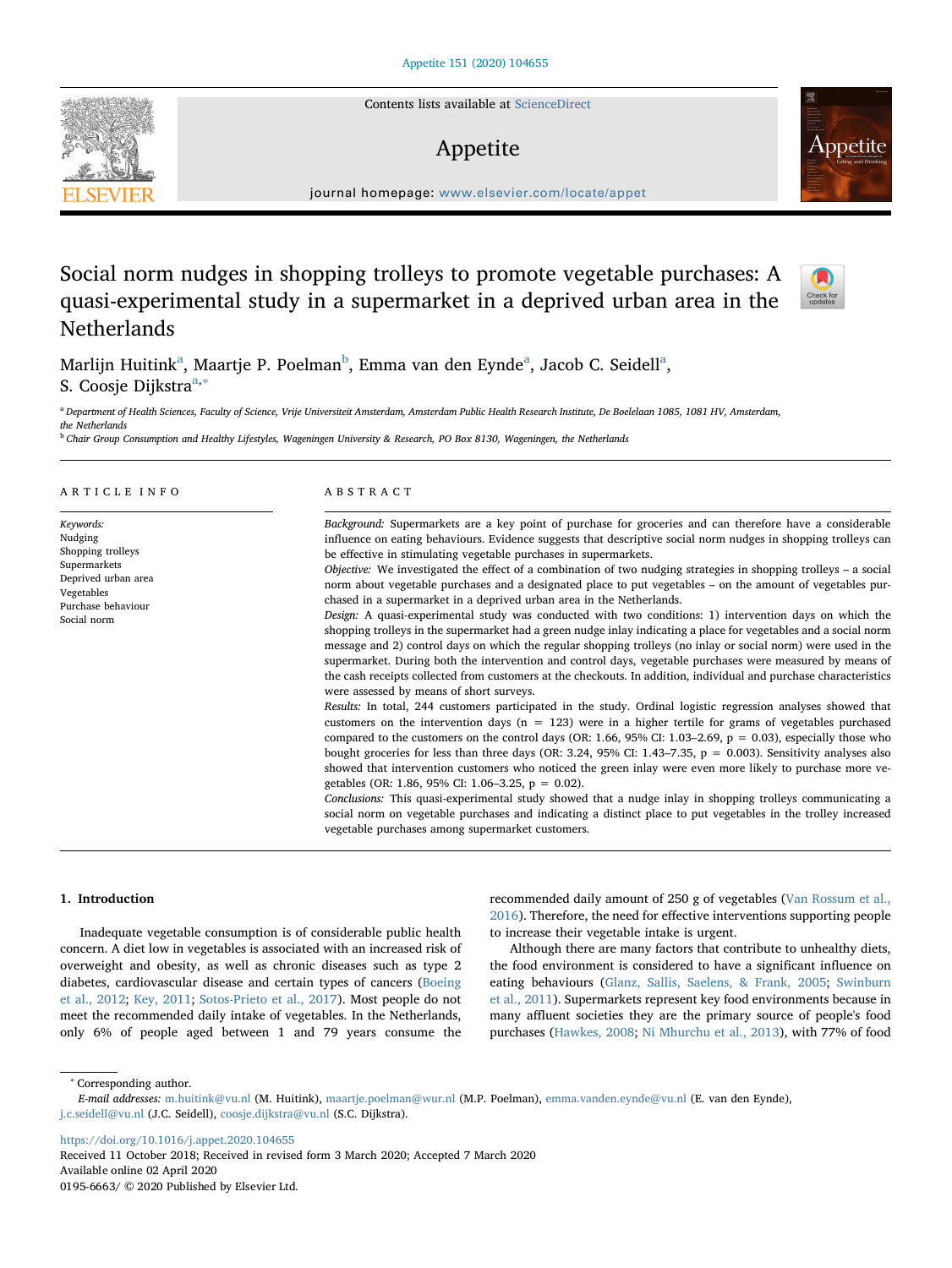purchases in the Netherlands being made in supermarkets [\(Spending](#page-6-8) [and market share;](#page-6-8) [Detailhandel, 2010](#page-6-9)). Therefore, supermarkets can have a considerable impact on people's food choices. Systematic reviews have demonstrated the potential of supermarket interventions to promote healthy food purchases such as vegetables ([Adam & Jensen,](#page-5-0) [2016;](#page-5-0) [Cameron, Charlton, Ngan, & Sacks, 2016;](#page-6-10) [Escaron, Meinen,](#page-6-11) [Nitzke, & Martinez-Donate, 2013](#page-6-11)).

A promising strategy to stimulate vegetable purchases in supermarkets is nudging. This has been defined as 'any aspect of the choice architecture that alters people's behaviour in a predictable way, without forbidding any options or significantly changing their economic incentives' [\(Thaler & Sunstein, 2008](#page-6-12)). For example, one study showed that increasing the availability of vegetables, among other items, at the checkout counter in supermarkets in Denmark led to increased sales of vegetables [\(Winkler et al., 2016\)](#page-6-13). Evidence also suggests that descriptive social norms that explain the behaviours of similar others can serve as a nudge encouraging vegetable purchases ([Bucher et al., 2016](#page-6-14); [Cialdini & Trost, 1998\)](#page-6-15). People have the tendency to want to belong to a group and they perceive behaviours of similar others as the norm ([Schultz, Nolan, Cialdini, Goldstein, & Griskevicius, 2007\)](#page-6-16). Communicating information about what and how many vegetables are appropriate or normally purchased by other customers may be effective in the promotion of vegetable purchases in supermarkets. For example, a prior study by Payne and colleagues showed that social norm messages about the fruit and vegetable purchases of other customers that were displayed in shopping trolleys increased the sales of fruit and vegetables in supermarkets in the United States [\(Payne, Niculescu, Just, & Kelly,](#page-6-17) [2015\)](#page-6-17). Moreover, cues in the supermarket which suggest that it is 'normal' to purchase vegetables can also increase the sales of vegetables. In addition, a recent study by Wansink and colleagues showed that dividing shopping trolleys into two parts by means of a paper mat on the physical bottom, of which one part was reserved for 'fruit and vegetables', increased the sales of fruit and vegetables in a supermarket in Canada ([Wansink, Soman, & Herbst, 2017](#page-6-18)). However, to the best of our knowledge, these previous studies were conducted in supermarkets in neighbourhoods with a middle or high socioeconomic position (SEP), whereas it seems especially important to promote vegetable purchases among people from low-SEP groups, since they have a lower vegetable intake compared to people from higher SEP groups ([Gallo et al., 2012](#page-6-19); [Giskes, Turrell, Van Lenthe, Brug, & Mackenbach, 2006](#page-6-20)). Furthermore, these previous studies used the amount of money spent on fruit and vegetables as an outcome measure, so it is not clear whether the customers purchased a larger amount of fruit and vegetables or whether they purchased fruit and vegetables that were more expensive.

The aim of this quasi-experimental study was to investigate the effect of a combination of two single nudges in shopping trolleys – a social norm message about vegetable purchases and a designated place to put vegetables – on the amount of vegetables purchased in a supermarket in a deprived urban area in the Netherlands.

# 2. Methods

#### 2.1. Context and design

This study was conducted as part of a collaboration between the Amsterdam Healthy Weight Programme ([Amsterdam](#page-6-21)), the Amsterdam Health & Technology Institute (AHTI), Albert Heijn (the supermarket chain with the largest market share in the Netherlands) and Vrije Universiteit Amsterdam in the Netherlands. The overall aim of this collaboration is to create a healthier food environment for children and their parents in deprived neighbourhoods in Amsterdam and to study the effectiveness of these efforts. Compared with other districts in the Netherlands, these neighbourhoods are characterized by inhabitants with a lower SEP and have higher rates of overweight and obesity.

In the current study, we used a quasi-experimental design with two conditions in one supermarket: 1) intervention days on which the

shopping trolleys in the supermarket had a green nudge inlay and social norm message and 2) control days on which the regular shopping trolleys (no inlay or message) were used in the supermarket. Data collection took place on Friday between 6 p.m. and 10 p.m. and Saturday between 10 a.m. and 2 p.m. during a two-week time period in the second and third weeks of May 2017. These days and time slots were chosen because we assumed that it was the time that the majority of weekly groceries were purchased. This assumption was based on information about the most popular shopping times in the week provided by the manager of the participating supermarket. In the first week, the intervention day was Friday and the control day Saturday. In the second week, the intervention day was Saturday and the control day Friday. During the data collection, all customers received a cash receipt by default after they had paid.

The study was conducted according to the ethical standards of the Helsinki declaration of 1975, as revised in 2000. Active verbal informed consent was given by all customers. This trial was registered at the ISRCTN (ISRCTN39440735), and the Medical Ethics Committee of Vrije Universiteit Amsterdam confirmed that this study does not fall under the Medical Research Involving Human Subjects Act (WMO), due to the nature of the measurements (sales data and anonymous questionnaires distributed among adults) and therefore its approval was waived.

### 2.2. Supermarket selection

The collaborating supermarket chain selected one supermarket in a deprived area in Amsterdam, the Netherlands. This area was selected based on the Valuation of Immovable Property Act (VIPA), which is estimated annually [\(WOZ](#page-6-22)). This Act establishes how municipalities are to assess the value of homes and businesses within specific neighbourhoods, which is strongly associated with the average SEP of the inhabitants of those neighbourhoods. We defined a neighbourhood with low or very low VIPA scores as deprived. To recruit the supermarket, the store manager of the supermarket was contacted by phone and informed about the study, while their participation was requested by an employee from headquarters. After the store manager agreed to participate, the supermarket was visited to become acquainted with the store and the manager, while practical information about the study was provided by the employee from the head office and a researcher.

#### 2.3. Intervention description

In the current study, we combined two single nudging strategies in shopping trolleys, which were intended to increase vegetable purchases. These strategies were based on those of Wansink and colleagues and Payne and colleagues [\(Payne et al., 2015;](#page-6-17) [Wansink et al., 2017](#page-6-18)). We wished to determine whether a green inlay in shopping trolleys that covered half of the bottom of a trolley, indicating a space where customers could place their vegetables, combined with social norm messages about vegetable purchases of other customers of the supermarket, increased the sales of vegetables. The intervention in this study consisted of three green inlays (475  $\times$  385 mm by 427  $\times$  330 mm) that covered half of the physical bottom of a trolley, each with a different social norm message about vegetable purchases by other customers from the participating supermarket [\(Fig. 1\)](#page-2-0). The social norm messages were shown on the inside front of the trolleys, so customers were facing the message as they pushed their trolley while shopping. Previous research on social norm communication was used to develop the social norm messages [\(Cialdini, Reno, & Kallgren, 1990](#page-6-23)). In addition, data on the sales of vegetables by the participating supermarket provided us with information about which vegetables were most often purchased. To ensure that the messages were easy to interpret, nine messages were piloted among 23 customers of the participating supermarket by two research assistants. During this pilot, two different messages at a time were shown to the customers and they were asked to choose their favourite. Subsequently, their most favourite message and a new message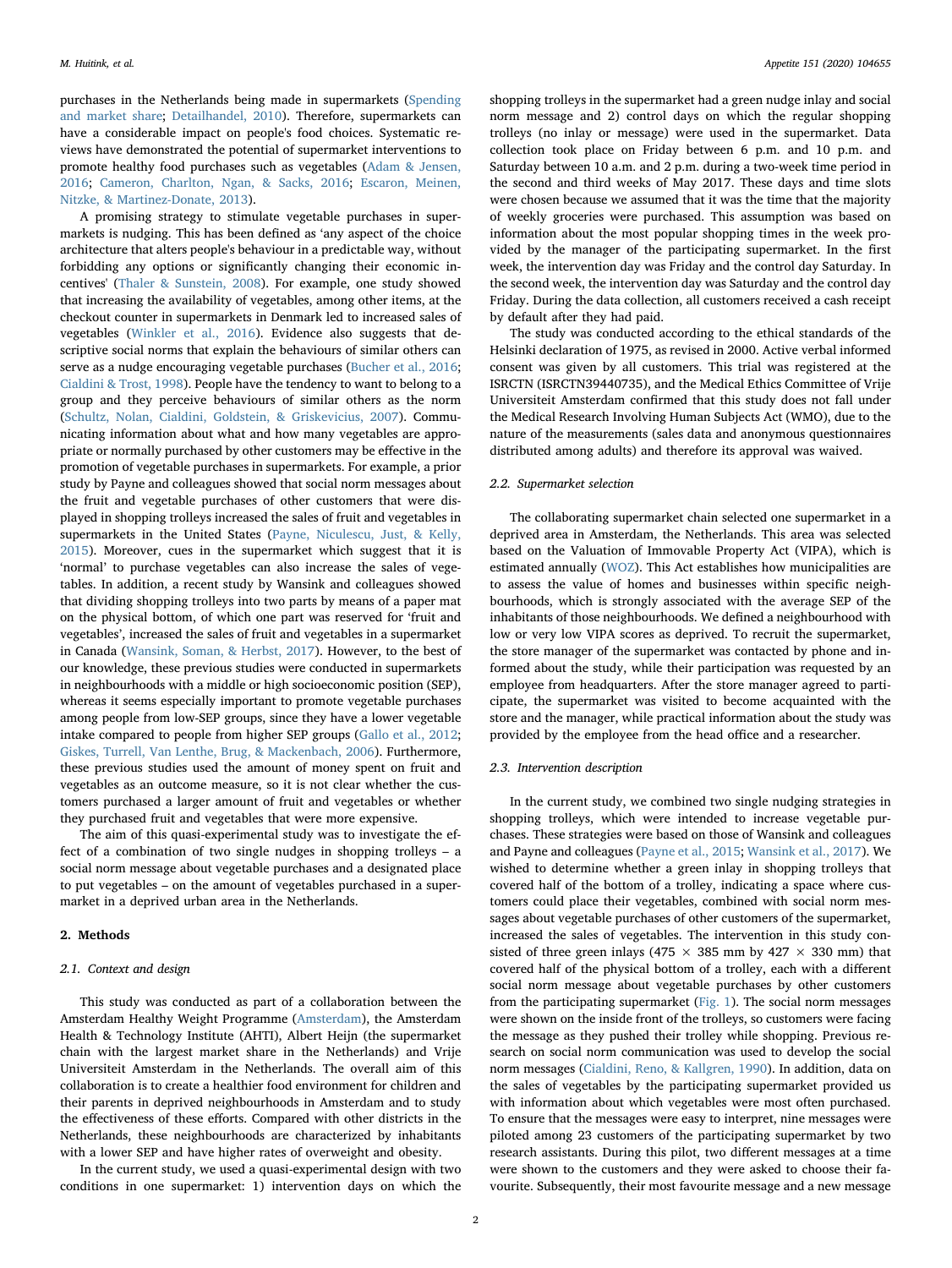<span id="page-2-0"></span>

Fig. 1. Shopping trolley with a green inlay with one of the three social norm messages 'The three most popular vegetables in this supermarket are 1) cucumber, 2) avocado and 3) bell pepper'. (For interpretation of the references to colour in this figure legend, the reader is referred to the Web version of this article.)

were shown together and they were asked to decide again, until there was one favourite message left. The three most favourite messages resulting from the pilot were used in the main study. They were: 1) 'The three most popular vegetables in this supermarket are cucumber, avocado and bell pepper,' 2) 'Most customers pick at least seven vegetables' and 3) Asha, mother of two children: 'I frequently give my children vegetables as a snack, for instance, small tomatoes, bell peppers or carrots'. Graphics of vegetables were included on the green inlays to visualize the messages. On the intervention days, the three different inlays were randomly divided across the trolleys and inserted by the research team with the assistance of a supermarket employee an hour before measurements took place.

#### 2.4. Participants and procedure

During the data collection, a total of 365 supermarket customers with a shopping trolley and a cash receipt were asked to participate in a study about purchase behaviours after they had paid for their groceries, of which 257 customers were willing to participate (response rate 58%). The main reasons for not participating in the study were a 'lack of time' and 'already participated in the study last week'. If customers agreed to participate, the researchers asked several survey questions, which took on average three minutes. Subsequently, the researcher took a picture of the customer's cash receipt. Six customers who did not want the researcher to take a picture of their cash receipt were not included in the study. Customers who purchased groceries for more than twelve people for only one day were also not included in the study because we assumed that the numbers were different from their usual weekly purchases (e.g. people who were having a party,  $N = 7$ ). In total, the cash receipt data of 244 customers were included in the analyses of this study.

#### 2.5. Measures

Questionnaire. The questionnaire consisted of eleven questions. Customers were asked to indicate: for how many days they had purchased their groceries (1–7 days); for how many people they had purchased their groceries (open answer); and whether they used a shopping list (No – Yes – I don't know). Subsequently, customers were asked where they most often purchased vegetables (participating supermarket, another supermarket, greengrocer, market, somewhere else) and if they thought that they had purchased fewer/more/just as many vegetables during this shopping trip as they usually do in this supermarket (Fewer – More – Just as many – I don't know). Finally, demographic questions were asked, including sex (man/woman), age category (youth, below 18; adult, 18–55; elderly 55+) and highest level of education obtained (I don't know/won't say, primary school, basic vocational education, secondary vocational education, secondary school degree, higher vocational education, university). For the analyses, the response options for education level were combined into three categories (low educational level, medium educational level, high educational level). On the intervention days, customers were also asked if they had noticed anything in their shopping trolley (No – Yes – I don't know), and if so, what they had noticed (open answer).

#### 2.5.1. Cash receipts

Vegetable purchases (measured by the number of grams and in items) were assessed based on the customers' supermarket receipts. This method has been previously validated and found to be an effective measure of household food purchases ([French, Wall, Mitchell,](#page-6-24) [Shimotsu, & Welsh, 2009](#page-6-24)). Vegetables purchased included single vegetables and multi-packed fresh, sliced and diced, or frozen vegetable items, as well as prepacked meals that contained vegetables. Grams of vegetables was determined by calculating the total number of vegetables purchased. Vegetable items were determined by measuring each vegetable product as an 'item'. We used this outcome measure because we were interested in the question of whether nudging would increase the selection of vegetable items per purchase.

# 2.6. Statistical analyses

We used descriptive statistics to summarize customer and grocery behaviour characteristics. We considered the number of grams of vegetables purchased and the number of items of vegetables purchased as dependent variables, while the condition (control day vs intervention day) was the independent variable. We tested for the normality of distribution by conducting the Test for Normality (Kolmogorov-Smirnov) in SPSS, and examined histograms and boxplots for the number of items and grams separately. The data were very skewed and transformations (using multiple options) did not improve this sufficiently ( $p < 0.000$ ). As the cash receipts data were not normally distributed, medians for the number of vegetables purchased (in grams and items) were calculated. Moreover, ordered discrete categories for the number of vegetables purchased were calculated using tertiles, indicating the lowest, middle and highest number of vegetables purchased [\(Table 3\)](#page-3-0).

Ordinal logistic regression analyses were used to investigate the association between condition and vegetables purchased (low, mid and high numbers purchased), for the number of grams and items separately ([Ananth & Kleinbaum, 1997\)](#page-6-25). The proportional odds assumption was investigated using the test of parallel lines. No assumptions were violated. We considered sex, age category, highest level of education obtained and the number of people for whom groceries were purchased as potential confounders. The variable related to the number of people for whom groceries were purchased was dichotomized, comparing customers who purchased groceries for less than three people to customers who purchased groceries for three or more people (the cut-off point was based on the median).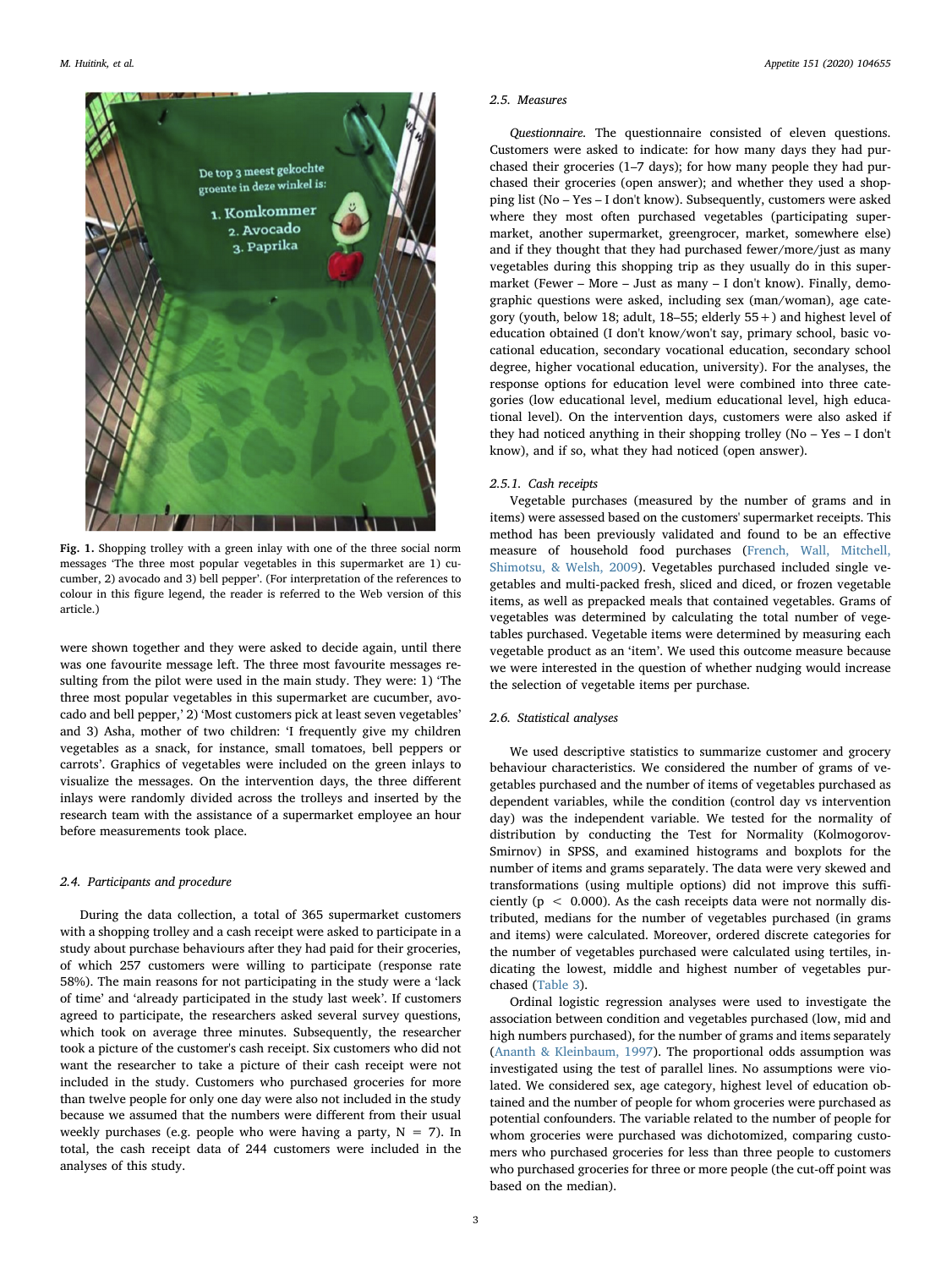#### <span id="page-3-1"></span>Table 1

Characteristics of the study sample for the total study period and for the control and intervention days separately.

|                                        | Total study<br>period | Control days |           |
|----------------------------------------|-----------------------|--------------|-----------|
| $\boldsymbol{n}$                       | 244                   | 121          | 123       |
| Sex, $n$ $(\%)$                        |                       |              |           |
| Women                                  | 149 (61.1)            | 68 (57.1)    | 81 (66.4) |
| Age (category), $n$ (%)                |                       |              |           |
| 18-55                                  | 125 (51.2)            | 60 (49.6)    | 65 (52.8) |
| $55+$                                  | 115 (47.1)            | 59 (48.8)    | 56 (45.5) |
| Missing                                | 4(1.6)                | 2(1.7)       | 2(1.6)    |
| Education level <sup>a</sup> , $n$ (%) |                       |              |           |
| I Don't know/no<br>answer              | 26 (10.7)             | 18 (14.9)    | 8(6.5)    |
| Low                                    | 31 (12.7)             | 13 (10.7)    | 18 (14.6) |
| Medium                                 | 70 (28.7)             | 30(24.8)     | 40 (32.5) |
| High                                   | 116 (47.5)            | 59 (48.8)    | 57 (46.3) |
| Missing                                | 1(0.4)                | 1(0.8)       |           |

<span id="page-3-3"></span><sup>a</sup> Low = primary education, lower secondary education; Medium = vocational education, higher secondary education; High = college, university.

#### <span id="page-3-2"></span>Table 2

The number of purchased vegetables per customer (in items and grams) and grocery behavior characteristics for the total study period and for the control and intervention days separately.

|                                                                                       | Total study<br>period | Control<br>days | Intervention days |  |  |
|---------------------------------------------------------------------------------------|-----------------------|-----------------|-------------------|--|--|
| $\boldsymbol{n}$                                                                      | 244                   | 121             | 123               |  |  |
| Number of purchased vegetable                                                         | $3.00\ [0,$           | $2.00\,$ [0,    | $3.00$ [0, 17]    |  |  |
| items <sup>b</sup>                                                                    | 171                   | 15]             |                   |  |  |
| Number of purchased vegetable                                                         | 1040 [0,              | 900 [0,         | 1120 [0, 7161]    |  |  |
| grams <sup>b</sup>                                                                    | 71611                 | 67851           |                   |  |  |
| Number of days for which                                                              | 3.62(2.20)            | 3.74(2.30)      | 3.51(2.09)        |  |  |
| groceries were purchased <sup>c</sup>                                                 |                       |                 |                   |  |  |
| Number of persons for which                                                           | 2.77 (1.43)           | 2.80(1.62)      | 2.73(1.23)        |  |  |
| groceries were purchased <sup>c</sup>                                                 |                       |                 |                   |  |  |
| Use of a grocery list, $n$ (%)                                                        |                       |                 |                   |  |  |
| Yes                                                                                   | 132 (54.1)            | 67 (55.4)       | 65 (52.8)         |  |  |
| Place where vegetables are purchased most often <sup>a</sup> , $n$ (%)                |                       |                 |                   |  |  |
| Study supermarket                                                                     | 169 (69.3)            | 81 (66.9)       | 88 (71.5)         |  |  |
| Other supermarket                                                                     | 52 (21.3)             | 20(16.5)        | 32 (26)           |  |  |
| Greengrocer                                                                           | 8 (3.3)               | 6(5.0)          | 2(1.6)            |  |  |
| Marketplace                                                                           | 33 (13.5)             | 15(12.4)        | 18 (14.6)         |  |  |
| Other                                                                                 | 6(2.5)                | 6(5.0)          | 0(0)              |  |  |
| Perceived number of purchased vegetables compared to those purchased usually, $n$ (%) |                       |                 |                   |  |  |
| Less                                                                                  | 109 (44.7)            | 55 (45.8)       | 54 (43.9)         |  |  |
| <b>More</b>                                                                           | 22(9.0)               | 7(5.8)          | 15 (12.2)         |  |  |
| Just as much                                                                          | 102(41.8)             | 49 (40.8)       | 53(43.1)          |  |  |
| I don't know                                                                          | 10(4.1)               | 9(7.5)          | 1(0.8)            |  |  |
|                                                                                       |                       |                 |                   |  |  |

<span id="page-3-6"></span><sup>a</sup> Customers could specify multiple places therefore the total percentages per place can be more than 100.

<span id="page-3-4"></span><sup>b</sup> Values are medians [IQRs] (25th, 75th percentile).

<span id="page-3-5"></span><sup>c</sup> Values are means (SDs).

Taking into account subgroups that might respond differently to nudging strategies, we considered the use of a grocery list and the number of days for which groceries were purchased as potential effect modifiers. We did this because it is known from the literature that impulsivity plays a significant role in food choices ([Nederkoorn, 2014](#page-6-26); [Nederkoorn, Guerrieri, Havermans, Roefs, & Jansen, 2009](#page-6-27)), which could therefore lead to different effects of nudging strategies on foods purchased. For example, it can be expected that customers who use a grocery list make other kinds of food purchases (e.g. more planned) compared to customers who do not use a list (e.g. more unplanned). The variable related to the number of days for which groceries were purchased was dichotomized, comparing customers who purchased groceries for less than three days to customers who purchased groceries for three days or more.

#### <span id="page-3-0"></span>Table 3

The number and percentages of customers divided into tertiles of purchased vegetables (in grams and items) per shopping trolley for the total study period and for the control and intervention days separately ( $n = 244$ ).

|                                           | Total study<br>period $n$ (%) | Control days<br>n(%) | Intervention days $n$<br>(%) |  |  |  |
|-------------------------------------------|-------------------------------|----------------------|------------------------------|--|--|--|
| Tertiles of purchased items of vegetables |                               |                      |                              |  |  |  |
| Low: $0-1$ items                          | 72 (29.5)                     | 42 (34.7)            | 30(24.4)                     |  |  |  |
| Intermediate: 2-3                         | 72 (29.5)                     | 34 (28.1)            | 38 (30.9)                    |  |  |  |
| items                                     |                               |                      |                              |  |  |  |
| High: $\geq 4$ items                      | 100(41)                       | 45 (37.2)            | 55 (44.7)                    |  |  |  |
| Tertiles of purchased grams of vegetables |                               |                      |                              |  |  |  |
| Low: $0 - 480$ g                          | 78 (32.0)                     | 47 (38.8)            | 31(25.2)                     |  |  |  |
| Intermediate:                             | 84 (34.4)                     | 37 (30.6)            | 47 (38.2)                    |  |  |  |
| $481 - 1570$ g                            |                               |                      |                              |  |  |  |
| High: $\geq$ 1571 g                       | 82 (33.6)                     | 37 (30.6)            | 45 (36.6)                    |  |  |  |
|                                           |                               |                      |                              |  |  |  |

 $n =$  number.

 $% =$  percentage.

A sensitivity analysis was also conducted to investigate whether customers who noticed the green inlay on the intervention days differed from those who did not in the association between the condition and the vegetables purchased for the number of grams and items separately. To investigate the association between the condition and vegetables purchased (in grams and items) we used two models: a crude model and one model adjusted for sex, age, highest level of education obtained and the number of people for whom groceries were purchased. The ORs represent the relative odds that customers were in a higher tertile of purchasing vegetables (grams or items) compared to the control days. A two-sided  $P$  value of  $< 0.05$  was considered to be statistically significant. Statistical analyses were performed using the statistical software package IBM SPSS Statistics for Windows version 25.0.

# 3. Results

# 3.1. Participant characteristics and grocery purchase behaviour

[Table 1](#page-3-1) shows the baseline characteristics of the 244 customers who were included in our study. The intervention days comprised 123 customers and the control days 121. There were more women (61.1%) than men, all customers were 18 years or older and there was an equal percentage of younger adults (51.2%) and older adults (47.1%). With regard to education level, most customers had a medium (28.7%) or high (47.5%) education level. Customers purchased groceries for an average of 3.62 days (SD: 2.20) and an average of 2.77 people (SD: 1.43). Slightly more than half of the customers (54.1%) used a grocery list and more than two thirds of the customers (69.3%) usually purchased vegetables in the participating supermarket. Almost 45% of the customers thought they had purchased fewer vegetables than usual (44.7%) and nearly 42% thought they had purchased just as many vegetables as usual (see compared to those purchased usually (41.8%) (see [Table 2\)](#page-3-2). Of the customers on the intervention days, almost three quarters noticed the green inlay in their shopping trolley (73.3%). Other customers had noticed what they thought was a new shopping trolley (17.1%) or something else (9.5%) (data not shown).

## 3.2. Vegetables purchased

The medians for the number of grams and items of vegetables purchased were higher on the intervention days (median grams: 1120, IQR: 1, 7161; median items: 3.00, IQR: 0, 17) compared to the control days (median grams: 900, IQR: 1, 6785; median items: 2.00, IQR: 1, 15) (see [Table 3](#page-3-0)). Customers on the intervention days were in a higher tertile for grams of vegetables purchased compared to the customers on the control days (OR: 1.66, 95% CI: 1.03–2.69, p = 0.03; see [Table 4](#page-4-0)). Moreover, of the customers on the intervention days, those who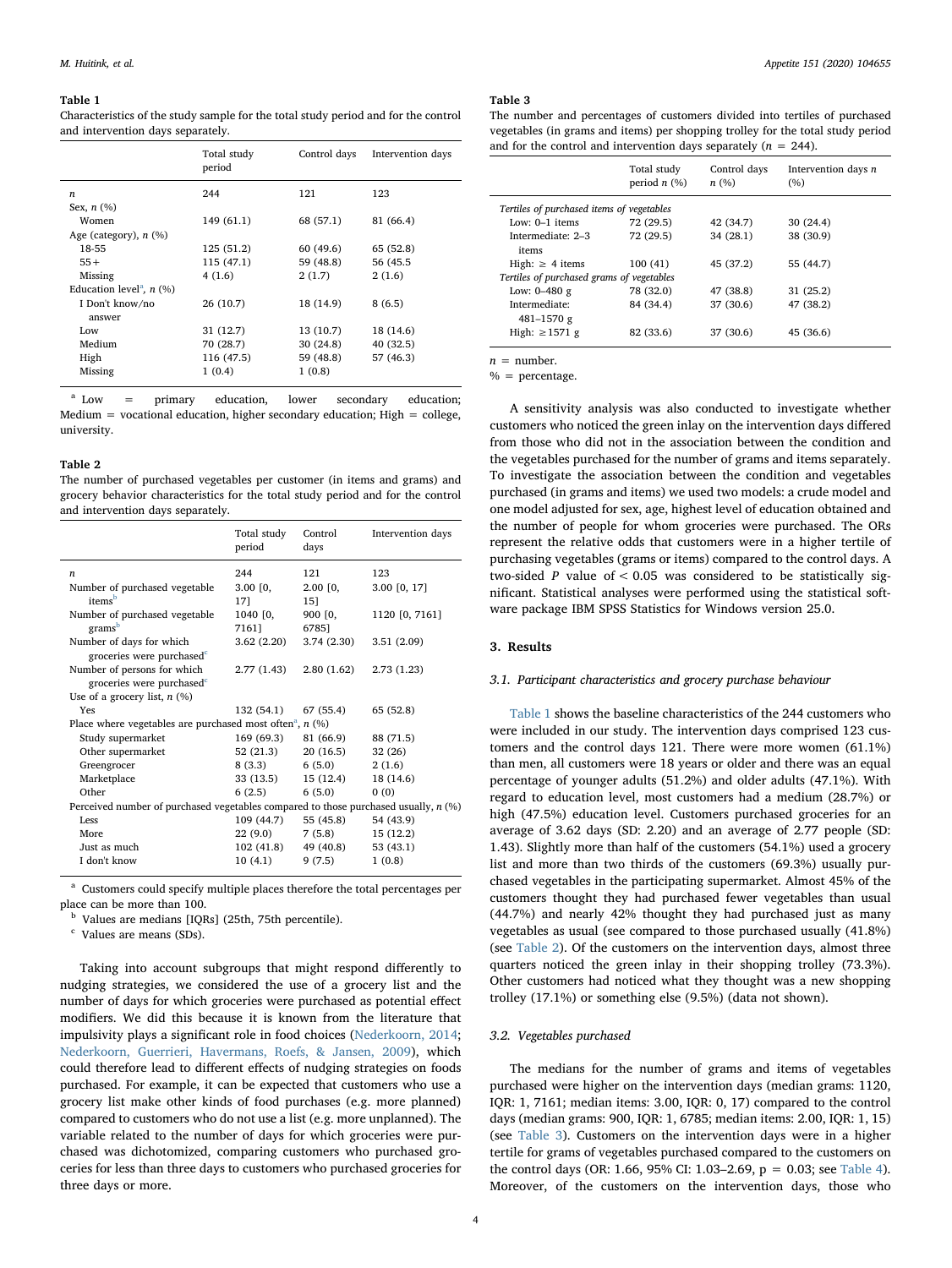#### <span id="page-4-0"></span>Table 4

Odds ratios (OR's) and 95% confidence intervals (CIs) for the association between condition (intervention vs. control days) and the tertiles of purchased vegetables (in grams and items) per shopping trolley ( $n = 244$ ).

|                               | Model 1 $OR^a + 95\%$ CI | Model 2 $OR^a$ + 95% CI  |  |  |  |
|-------------------------------|--------------------------|--------------------------|--|--|--|
| Purchased items of vegetables |                          |                          |  |  |  |
| Intervention days             | $1.48(0.93 - 2.35)$      | $1.51(0.93 - 2.45)$      |  |  |  |
| Control days                  | 1.00                     | 1.00                     |  |  |  |
| Purchased grams of vegetables |                          |                          |  |  |  |
| Intervention days             | $1.56(0.98-2.49)$        | $1.66$ $(1.03 - 2.69)$ * |  |  |  |
| Control days                  | 1.00                     | 1.00                     |  |  |  |
|                               |                          |                          |  |  |  |

 $P < 0.05$ .

Model 1: crude model.

Model 2: model adjusted for sex, age, education level and the number of persons for which groceries were purchased.

 $n =$  number.

<span id="page-4-2"></span> $a$  The estimates represent the relative odds that customers were in a higher tertile for purchasing vegetables (grams or items) compared to the control days.

purchased groceries for less than three days (OR: 3.24, 95% CI: 1.43–7.35,  $p = 0.003$ ) were in a higher tertile for grams of vegetables purchased compared to the control days (see [Table 5](#page-4-1)). However, the use of a grocery list did not lead to differences in vegetables purchased. Finally, the intervention customers who noticed the green inlay were in a higher tertile for items of vegetables purchased compared to the control days (OR: 1.86, 95% CI: 1.06–3.25, p = 0.02). We observed no further statistically significantly differences in vegetables purchased.

### 4. Discussion

This study showed that a green inlay in shopping trolleys with social norm messages about vegetable purchases of other customers and a designated place for vegetables in the trolley led to a statistically significant increase in grams of vegetables purchased, specifically in customers who purchased groceries for less than three days. Although we did not find an effect of the trolley inlays on the number of vegetable items purchased in the overall sample, subgroup analyses showed that it was apparent that customers who noticed the inlay purchased statistically significantly more vegetable items than customers during the control days. The use of a grocery list did not lead to differences in vegetables purchased (grams/items) during the intervention compared to the control days. The results of this study suggest that social norm nudges related to vegetable purchases in shopping trolleys have a potential positive effect on vegetable purchases (grams/items) by supermarket customers in a deprived urban area.

The results of the current study support the findings of two previous

#### M. Huitink, et al. *Appetite 151 (2020) 104655*

studies [\(Payne et al., 2015;](#page-6-17) [Wansink et al., 2017\)](#page-6-18), which formed the basis of our research. These two studies showed that nudging in shopping trolleys increased the total amount of money spent on fruit and vegetables in supermarkets. However, it is not clear whether the customers in the previous studies purchased fruit and vegetables that were more expensive or whether they purchased a greater amount of fruit and vegetables. To the best of our knowledge, this is the first study that investigated the effect of nudging strategies in supermarket shopping trolleys by means of the number of grams and items of vegetables purchased, which seems a more accurate and relevant measure of actual vegetable intake than money spent. Despite the different outcome measures used in the three studies, the findings suggest that a combination of strategies in supermarket shopping trolleys, can lead to increased vegetable sales and have the potential to stimulate vegetable purchases among supermarket customers in a deprived urban area.

One interesting finding was that, of the customers with a green inlay in their shopping trolley, those who purchased groceries for less than three days, purchased more grams of vegetables than those who purchased groceries for more than three days. This might be explained by the assumption that customers who purchased groceries for less than three days make more unplanned and less deliberate purchases, compared to those shopping for a longer period of time (e.g. habitual purchases, weekly groceries). As a result, the food purchases of those customers may be more likely to be impulsive or influenced by external factors and, therefore, they might be more sensitive to the social norm nudges that were used in this study. This assumption is in line with results from a previous study which indicated that people who make more unplanned food purchases may be more sensitive to promotions and marketing strategies, resulting in different food purchases compared to people who make more planned food purchases ([Nederkoorn,](#page-6-26) [2014\)](#page-6-26).

However, another explanation of the insignificant effect for customers on the intervention days who purchased groceries for three days or more may be related to the statistical analyses that we used in this study. We investigated the relative chance that a customer purchased more grams of vegetables than those in the control group. We did this by means of three categories (low, mid, high) of grams of vegetables purchased, as the data was not normally distributed. It might be the case that the customers who purchased groceries for three days or more already purchase a higher number of grams of vegetables, and therefore they may already be in the highest purchase group. As a result, any potential effect of the nudge on the customers who were already in the highest purchase group remained undetectable in this study. It is therefore recommended that future studies use a larger sample and investigate the effect of social norm nudges in shopping trolleys among different types of customers, establishing differences in sensitivity to

#### <span id="page-4-1"></span>Table 5

Odds ratios (OR's) and 95% confidence intervals (CIs) for the association between condition (control days vs. intervention days) and tertiles of purchased vegetables (in grams and items) per shopping trolley divided into customers who used or not used a grocery list, and for customers who purchased groceries for less or more than three days  $(n = 244)$ .

|                                | Customers who used a grocery list |                                  | Customers who did not use a grocery<br>list |                                  | Customers who purchased groceries<br>for less than three days |                                  | Customers who purchased groceries for<br>three days or more |                                  |
|--------------------------------|-----------------------------------|----------------------------------|---------------------------------------------|----------------------------------|---------------------------------------------------------------|----------------------------------|-------------------------------------------------------------|----------------------------------|
|                                | Purchased items<br>of vegetables  | Purchased grams<br>of vegetables | Purchased items<br>of vegetables            | Purchased grams<br>of vegetables | Purchased items<br>of vegetables                              | Purchased grams<br>of vegetables | Purchased items<br>of vegetables                            | Purchased grams<br>of vegetables |
| Model 1 $ORa$ 95% CI           |                                   |                                  |                                             |                                  |                                                               |                                  |                                                             |                                  |
| Intervention days              | $1.69(0.89 - 3.21)$               | 1.76 (0.93-3.32)                 | $1.27(0.64 - 2.51)$                         | $1.36(0.69 - 2.71)$              | $1.86(0.90 - 3.87)$                                           | $2.84(1.33 - 6.04)^{*}$          | $1.66(0.88 - 3.15)$                                         | $1.34(0.72 - 2.49)$              |
| Control days                   | 1.0                               | 1.00                             | 1.00                                        | 1.00                             | 1.00                                                          | 1.00                             | 1.00                                                        | 1.00                             |
| Model 2 OR <sup>a</sup> 95% CI |                                   |                                  |                                             |                                  |                                                               |                                  |                                                             |                                  |
| Intervention days              | $1.14(0.57-2.31)$                 | $1.86(0.92 - 3.75)$              | $1.61(0.80 - 3.25)$                         | $1.27(0.63 - 2.57)$              | $1.95(0.88 - 4.29)$                                           | $3.24(1.43 - 7.35)^*$            | $1.62(0.84 - 3.13)$                                         | $1.34(0.71 - 2.54)$              |
| Control days                   | 1.00                              | 1.00                             | 1.00                                        | 1.00                             | $1.00\,$                                                      | 1.00                             | 1.00                                                        | 1.00                             |

 $*_{\text{D}} = \langle 0.05 \rangle$ 

Model 1: crude model.

Model 2: model adjusted for sex, age, education level and the number of persons for which groceries were purchased.

<span id="page-4-3"></span><sup>a</sup> The estimates represent the relative odds that customers where in a higher tertile for purchasing vegetables (grams or items) compared to the control days.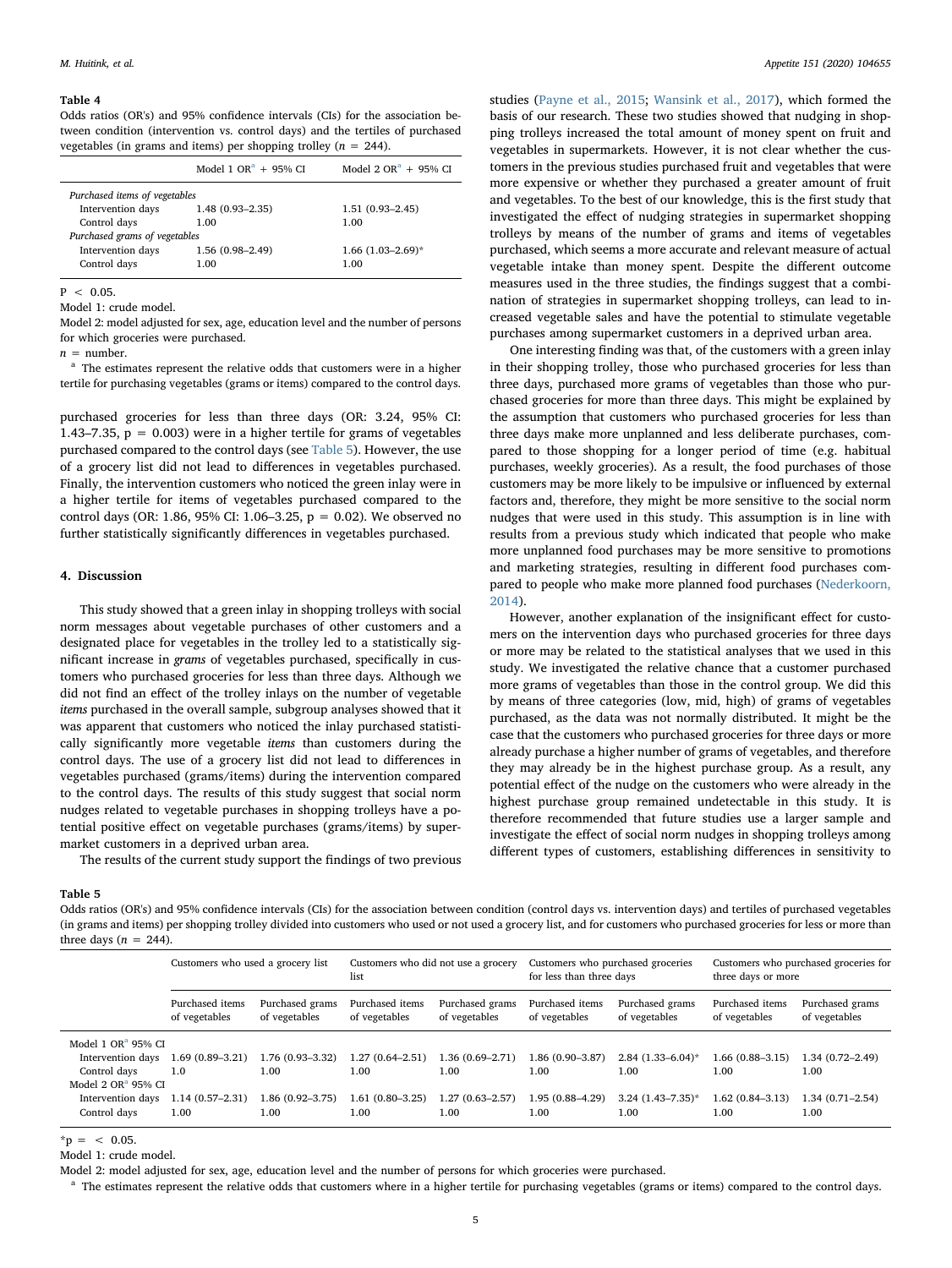#### social norm nudges.

The insignificant effects on vegetable items purchased in the total study sample might be explained by the fact that both a single vegetable as well as a multi-pack were counted as 'one item'. The shift from a single item to a multi-pack could only be detected in the grams of vegetables purchased. However, we cannot explain why customers who noticed the green inlay in their trolley purchased statistically significantly more vegetable items but not grams than the customers from the control days. We know little about how much attention to and awareness of nudges are needed for them to be effective, and this has not been extensively and systematically tested thus far ([Marchiori,](#page-6-28) [Adriaanse, & De Ridder, 2017](#page-6-28)).

Future research should establish the most optimal circumstances required to maximize the effect of social norm nudges in shopping trolleys to promote vegetable purchases in supermarkets. This seems of specific importance in a supermarket environment where people have to make food choices with limited cognitive resources, often while under (time) pressure (e.g. hungry, tired, in a hurry) [\(Furst, Connors,](#page-6-29) [Bisogni, Sobal, & Falk, 1996\)](#page-6-29).

This study contributes to the literature by combining social norm nudges and showing that they can promote vegetable purchases in a supermarket in a deprived urban area. Moreover, this study used supermarket cash receipts to measure food purchases, resulting in data that are objective and unaffected by recall bias and overrepresentation of occasional purchases or social desirability [\(Tin, Mhurchu, & Bullen,](#page-6-30) [2007\)](#page-6-30). Furthermore, we used the number of grams and items of vegetables purchased as outcome measures, which indicates the impact of nudging on vegetable intake more precisely than, for example, the amount of money spent on vegetables ([Bucher et al., 2016\)](#page-6-14).

This study also has some limitations, such as the low response rate due to customers being recruited after having paid, with many pointing out that they had no time. However, by recruiting customers after they had paid, we did not influence their purchase behaviour. As this study was conducted in a real-life setting, it is likely that there were participants who participated more than once, and therefore we cannot exclude the possibility that this might have led to an under- or overestimation of the effect of the intervention on vegetables purchased. However, if customers mentioned that they had already participated in the study, they were excluded, reducing the likelihood that they participated more than once. Another limitation was that only 12.7% of the customers had a low education level. Therefore, we cannot generalize the results to supermarket customers from low-SEP groups, although disparities in study participation have been observed in previous supermarket studies [\(Mhurchu et al., 2009;](#page-6-31) [Olstad et al., 2016](#page-6-32); [Waterlander, de Boer, Schuit, Seidell, & Steenhuis, 2013](#page-6-33)). Future studies could perhaps resolve this issue by involving key members of the target communities in the recruitment of participants, for example. Future studies could also use sales data at store level and a tracking system such as a personal card that could be scanned at the checkout to link customers to their purchases. Furthermore, this study was also limited to one supermarket and was conducted over a short period of time. Future research should investigate the effects of social norm nudges in shopping trolleys in a larger sample of supermarkets over a longer period of time.

Although the impact on vegetable purchases found in this study seems relatively small on an individual level, it does show the potential of an easy, subtle and cheap-to-implement health intervention in supermarkets, which could contribute to an increase in vegetable purchases on the population level. Health interventions targeting an entire population are usually relatively cost-effective and they benefit many people simultaneously, but they offer little health advantages to each participating individual ([Rose, 1981](#page-6-34), [2001](#page-6-35)). Nevertheless, a single supermarket intervention, such as the social norm nudges in this study, might itself be seen as part of a broader strategy including multiple approaches to stimulating vegetable (and other healthier) purchases in supermarkets. This has also been confirmed in previous reviews that have demonstrated that when more effective strategies are combined in health interventions, they are more successful overall in positively changing food purchase behaviour in supermarkets ([Adam & Jensen,](#page-5-0) [2016;](#page-5-0) [Escaron et al., 2013](#page-6-11)).

#### 5. Conclusion

This quasi-experimental study showed that a green inlay in shopping trolleys that communicated a social norm on vegetable purchases and indicated a specific place to put vegetables was effective in increasing vegetable purchases among customers of a supermarket in a deprived urban area. The intervention appeared especially beneficial for customers who purchased groceries for one or two days and those who noticed the social norm message in the trolley. More research on the short and long-term impacts of social norm nudges in shopping trolleys is required, not only as single interventions but also as part of a more complex strategy to increase supermarket customer vegetable purchases and the daily intake of vegetables.

#### Authors' contribution

MH contributed to and coordinated the design of the study, was responsible for the execution of the intervention, collected the data, carried out the data analysis and wrote the manuscript. CD and JS developed the design of the study, interpreted the results and critically reviewed the manuscript. MP collected the data, interpreted the results and critically reviewed the manuscript. EY contributed to the development of the intervention, collected the data and critically reviewed the manuscript. All authors played a role in data interpretation and writing of the manuscript and approved the final version of the manuscript.

# Availability of data and materials

The datasets generated and analysed during the current study are available from the corresponding author on reasonable request.

### Declaration of competing interest

The authors declare that they have no financial relationships relevant to this article. The supermarket chain collaborated in the organization of the study but did not have any role in the analyses of this study. The supermarket chain signed a contract and agreed that the results of this research would be published regardless of the outcome.

## Acknowledgements

We would like to thank Piet Honing, Katie Brokmann and Johan Leenders, members of the Slow Food Youth Network (SFYN), Sebastiaan van Aalst of Food Cabinet, and the support team of the supermarket chain who contributed to the development of the intervention. We would also like to thank Piet Honing, Katie Brokmann, Johan Leenders, Eva Hartong and Frederique Rongen for helping with the data collection. Last but not least, we would like to thank the supermarket manager and employees for their participation in this study.

# Appendix A. Supplementary data

Supplementary data to this article can be found online at [https://](https://doi.org/10.1016/j.appet.2020.104655) [doi.org/10.1016/j.appet.2020.104655](https://doi.org/10.1016/j.appet.2020.104655).

## References

<span id="page-5-0"></span>[Adam, A., & Jensen, J. D. \(2016\). What is the e](http://refhub.elsevier.com/S0195-6663(18)31509-5/sref1)ffectiveness of obesity related interven[tions at retail grocery stores and supermarkets?](http://refhub.elsevier.com/S0195-6663(18)31509-5/sref1)—a systematic review. BMC Public [Health, 16](http://refhub.elsevier.com/S0195-6663(18)31509-5/sref1)(1), 1247.